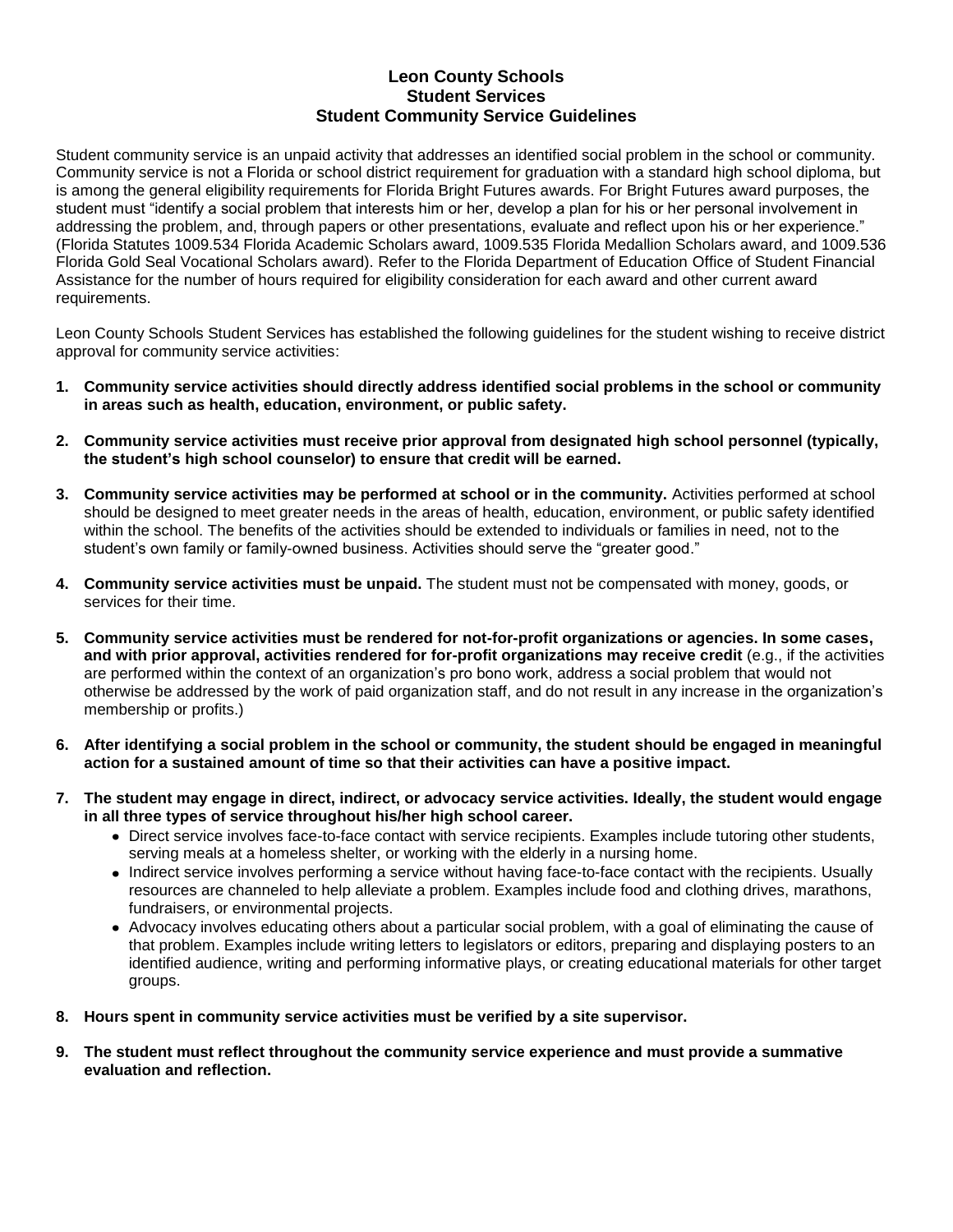- **10. Community service activities must be documented on the Leon County Schools Community Service Documentation Plan and Verification and Evaluation and Reflection forms, with appropriate signatures and dates.** Completed forms should be maintained throughout the student's high school career and for three years after the student's graduation for Florida Bright Futures award program audit purposes.
- **11. High schools must provide recognition of community service learning hours on the student's Florida Automated System for Transferring Educational Records (FASTER) transcript.** This recognition can appear in the "Number of Community Service Hours" field (field number 57 on the FASTER T1 record) or the "Course Number" field (field number 13 on the FASTER T4 record; course numbers are 0500370 or 2104330).

Activities that *may not* be approved and/or receive credit include, but are not limited to, the following:

- 1. Any activity that violates federal or state laws, which prohibit discrimination on the basis of race, creed, sex, age, color, national origin, marital status, sexual orientation, or disability.
- 2. Any activity whose chief purpose is to increase the amount of revenue for a private, for-profit business or to generate new revenue for that business.
- 3. Any activity that replaces a paid staff worker of the participating agency or institution with a student volunteer.
- 4. Any activity that compensates a student with money, goods, or services.
- 5. Any activity rendered as a prerequisite for student employment.
- 6. Any activity that is performed as a result of disciplinary action taken by the school or courts.
- 7. Any activity whose chief purpose is to convert others to a particular religious or spiritual view and/or which denigrates the religious or spiritual views of others.
- 8. Any activity whose chief purpose is to help prepare and/or participate in the performance of a religious service or religious education activity.
- 9. Any activity that has not been pre-approved by designated school personnel and verified by a site supervisor and designated school personnel.
- 10. Attendance at self-improvement workshops or conferences.
- 11. Participation as an athlete in school sports/athletics.
- 12. Participation as an assistant or trainer at a school-based sports training camp.
- 13. Participation in regularly scheduled school drama, band, or chorus performances; festivals, or competitions. In some cases and with prior approval, participation in school performances, festivals, or competitions (not including rehearsal or practice time) may be considered community service (e.g., if the performance meets an identified social problem, student participation is voluntary, any admission charge or donations accepted to attend are used exclusively to address an identified social problem, no payment is received by a student organization or a sponsoring organization, and the performance does not promote a sponsoring organization).

## **Transfer Policies**

For a student transferring to Leon County Schools from a non-public Leon County high school or a high school in another district, any community service completed during high school that has been verified and recorded in the student's educational record will be accepted at face value by Leon County Schools. Leon County Schools personnel may contact the prior school(s) for additional information if verification or documentation appears incomplete.

For a student transferring out of Leon County Schools, any community service completed and verified during high school and prior to the student's withdrawal from Leon County Schools will be documented and forwarded by Leon County Schools personnel to the receiving school.